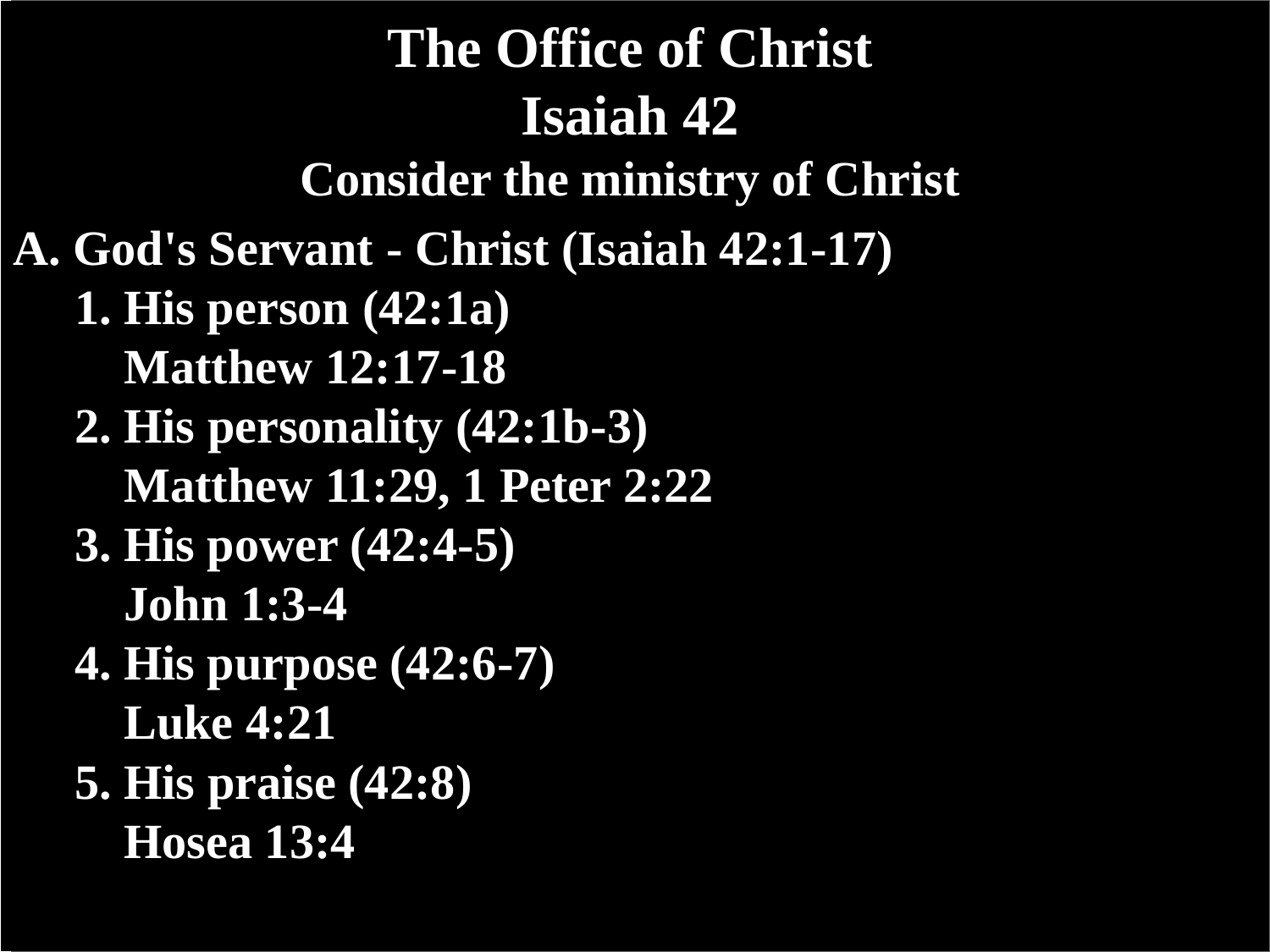# **A. God's Servant - Christ (Isaiah 42:1-17) - continued 6. His prophecy (42:9-17) a. A new thing (v 9) 1 Samuel 3:11, Revelation 21:5 b. A new song (vv 10-12) c. A new judgment (vv 13-15) d. A new "God" (vv 16-17) The Office of Christ Isaiah 42 Consider the ministry of Christ**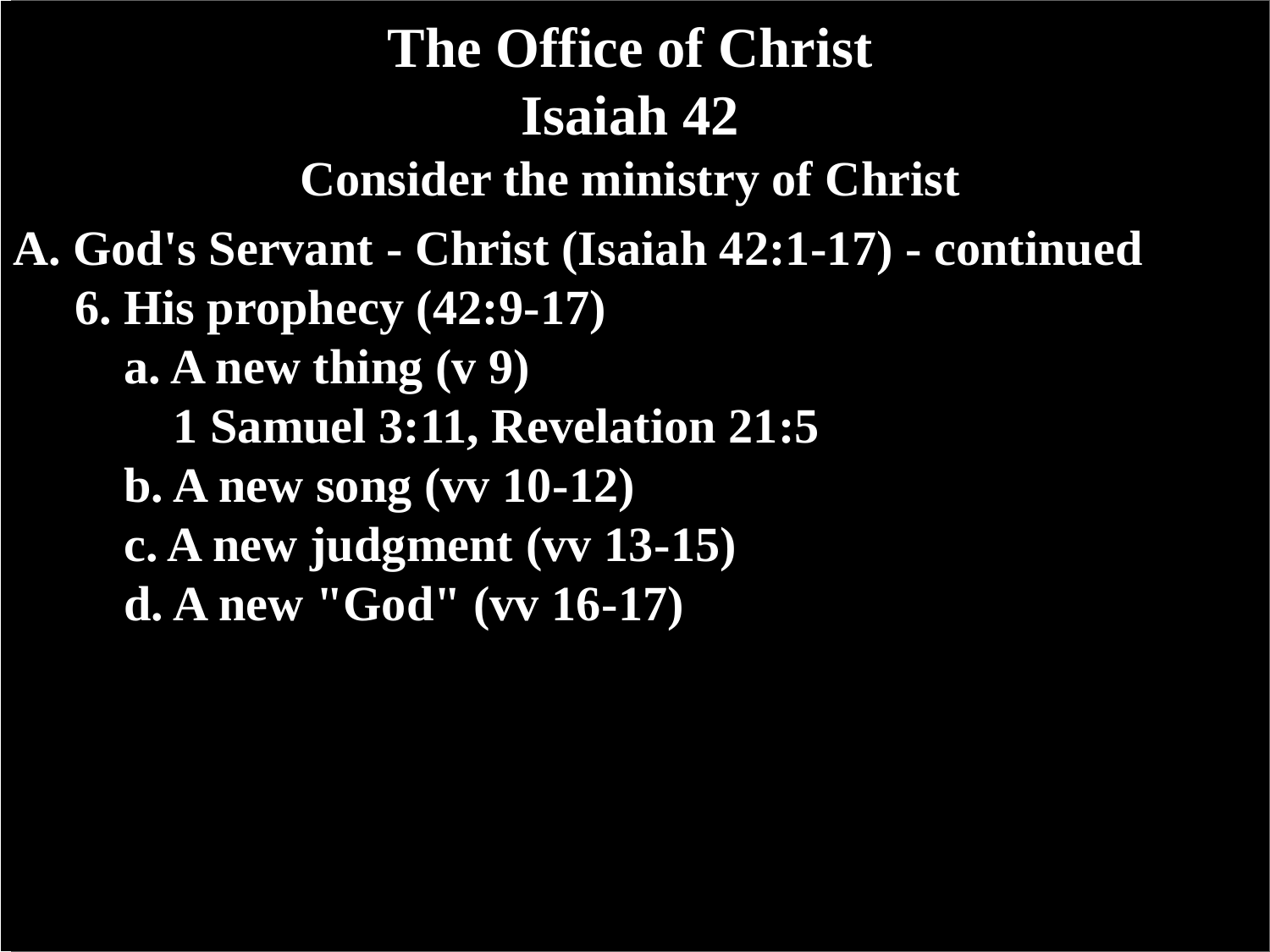# **The Office of Christ Isaiah 42**

**Consider the ministry of Christ**

**B. God's People – Servants or Not? (Isaiah 42:18-25)**

- **1. Blind and Deaf (42:18-19)**
	- **Matthew 23:24**
- **2. Self-righteous (42:20)**
- **3. Not understanding the Law (42:21)**
- **4. Destitute (42:22-23)**
	- **Luke 12:21**
- **5. Disobedient (42:24)**
- **6. God's correction ignored (42:25)**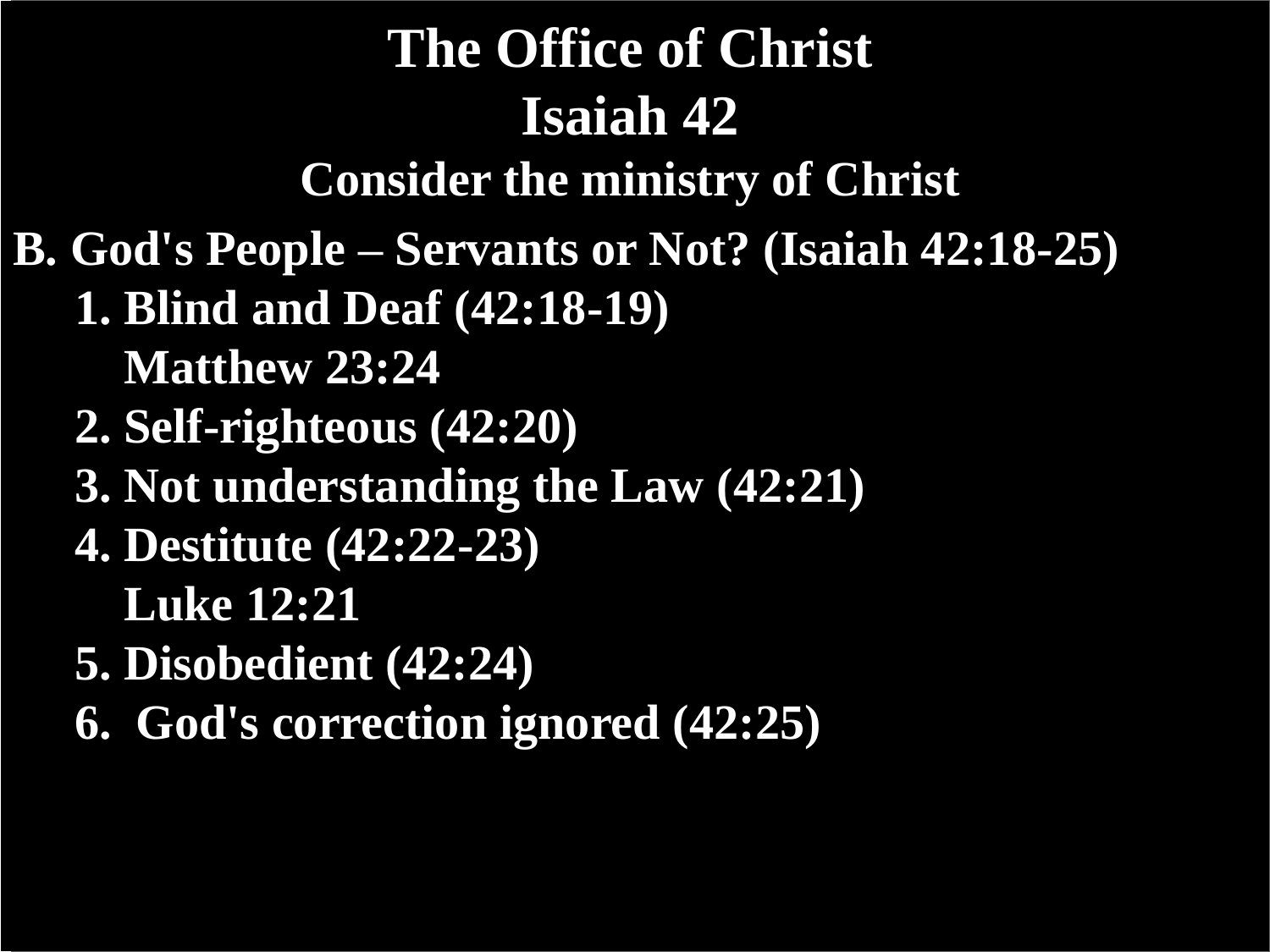## **God Restores His People Isaiah 43**

**God is the only hope for restoration and righteousness**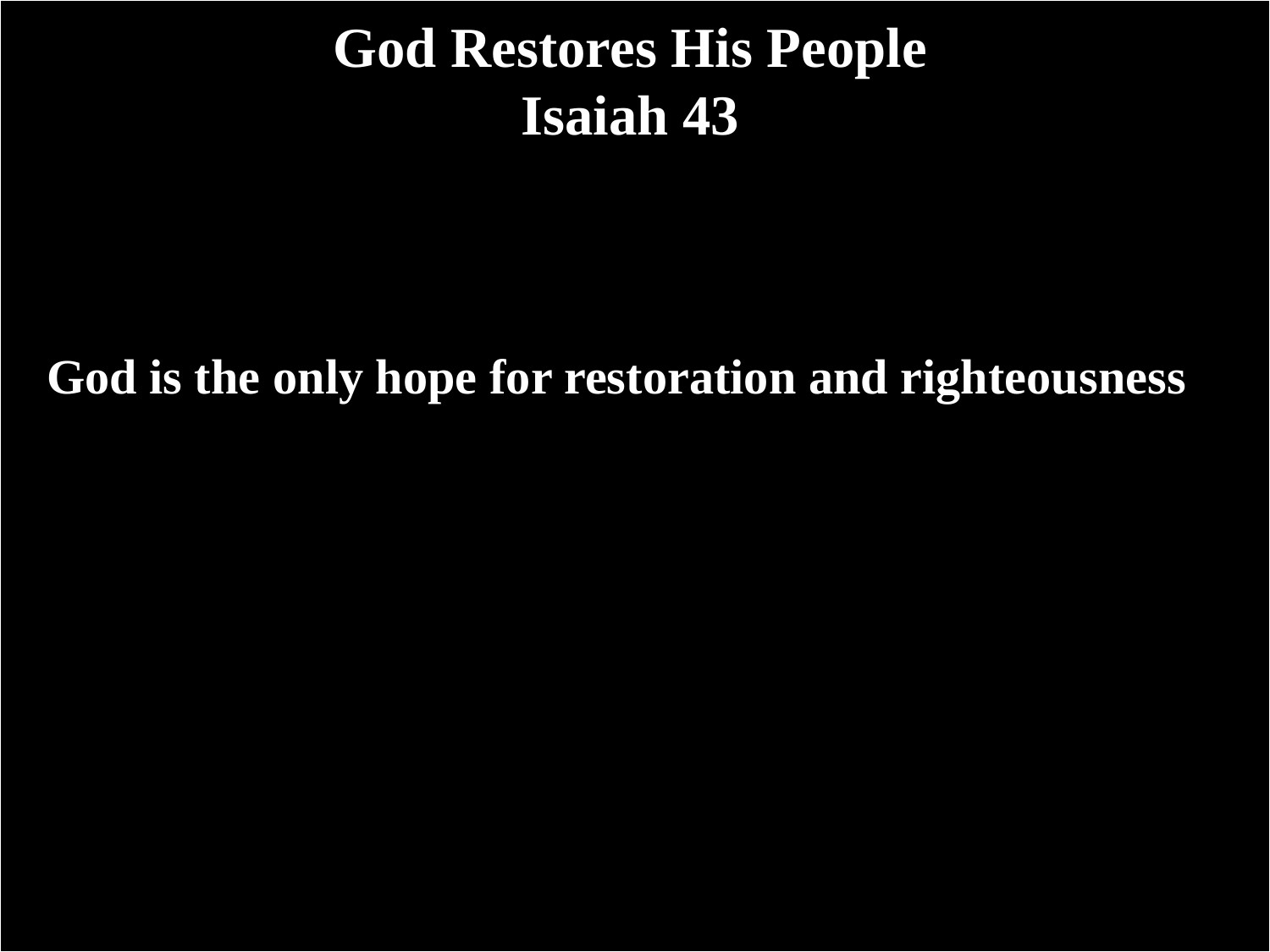- **A. Faith can only possessed by those who have been redeemed (43:1)**
- **Isaiah 43:1**
- **But now thus saith the LORD that created thee, O Jacob, and he that formed thee, O Israel, Fear not: for I have redeemed thee, I have called thee by thy name; thou art mine.**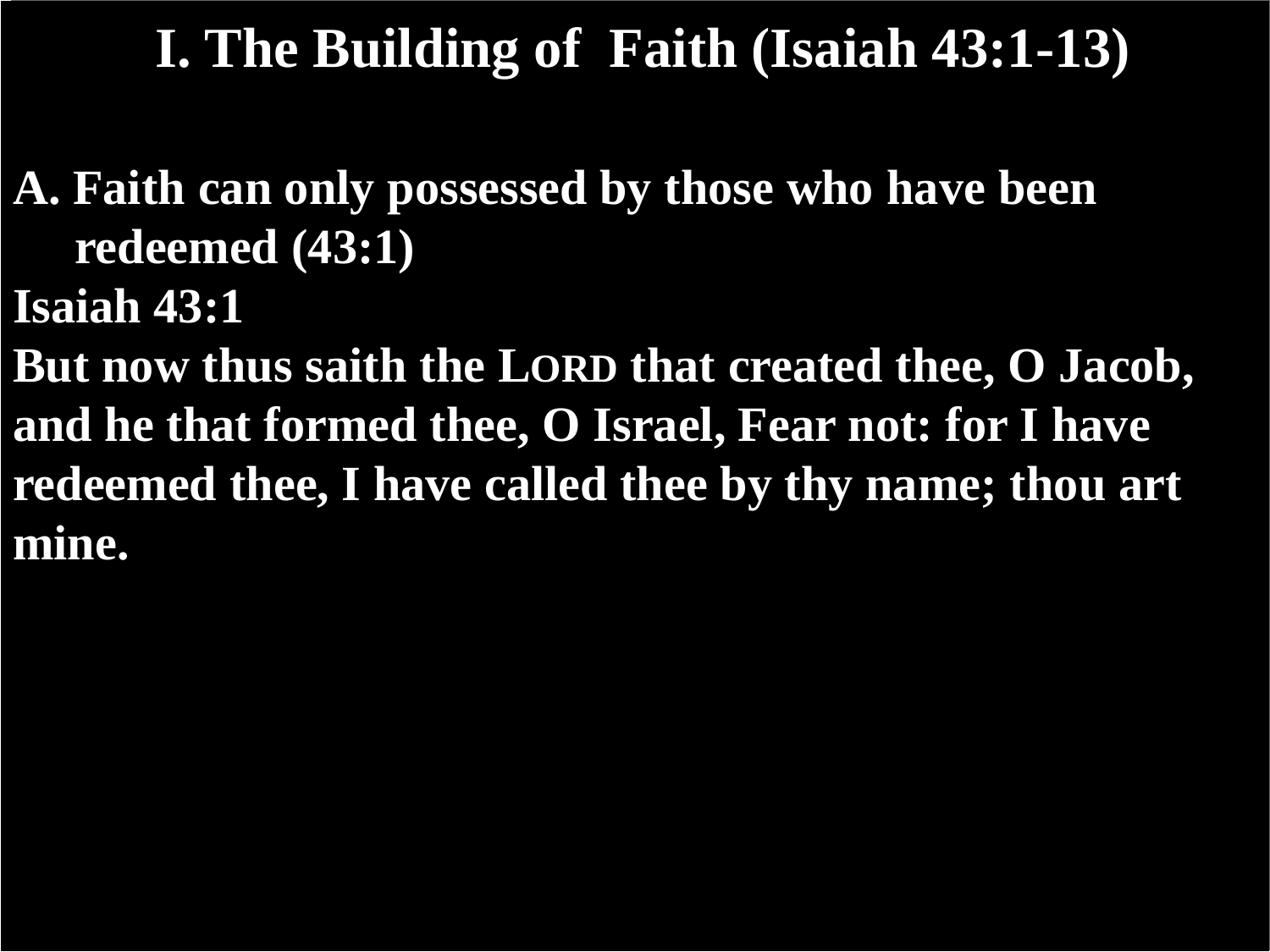**B. Faith is built by experiencing God's power (43:2-3) Isaiah 43:2-3**

**2 When thou passest through the waters, I will be with thee; and through the rivers, they shall not overflow thee: when thou walkest through the fire, thou shalt not be burned; neither shall the flame kindle upon thee. 3 For I am the LORD thy God, the Holy One of Israel, thy Saviour: I gave Egypt for thy ransom, Ethiopia and Seba for thee.**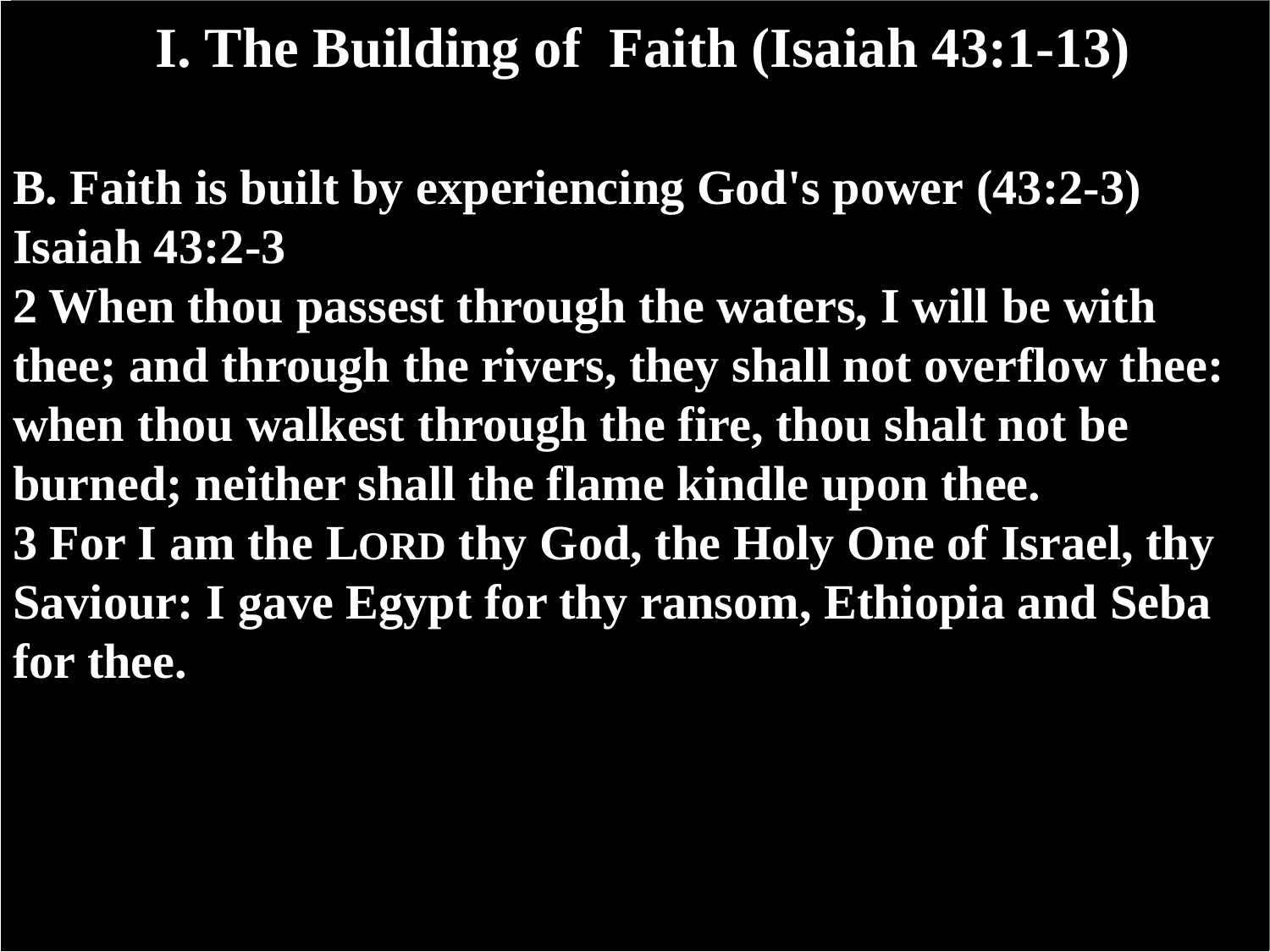- **C. Faith is built by understanding we are precious in God's eyes (43:4)**
- **Isaiah 43:4**
- **Since thou wast precious in my sight, thou hast been honourable, and I have loved thee: therefore will I give men for thee, and people for thy life.**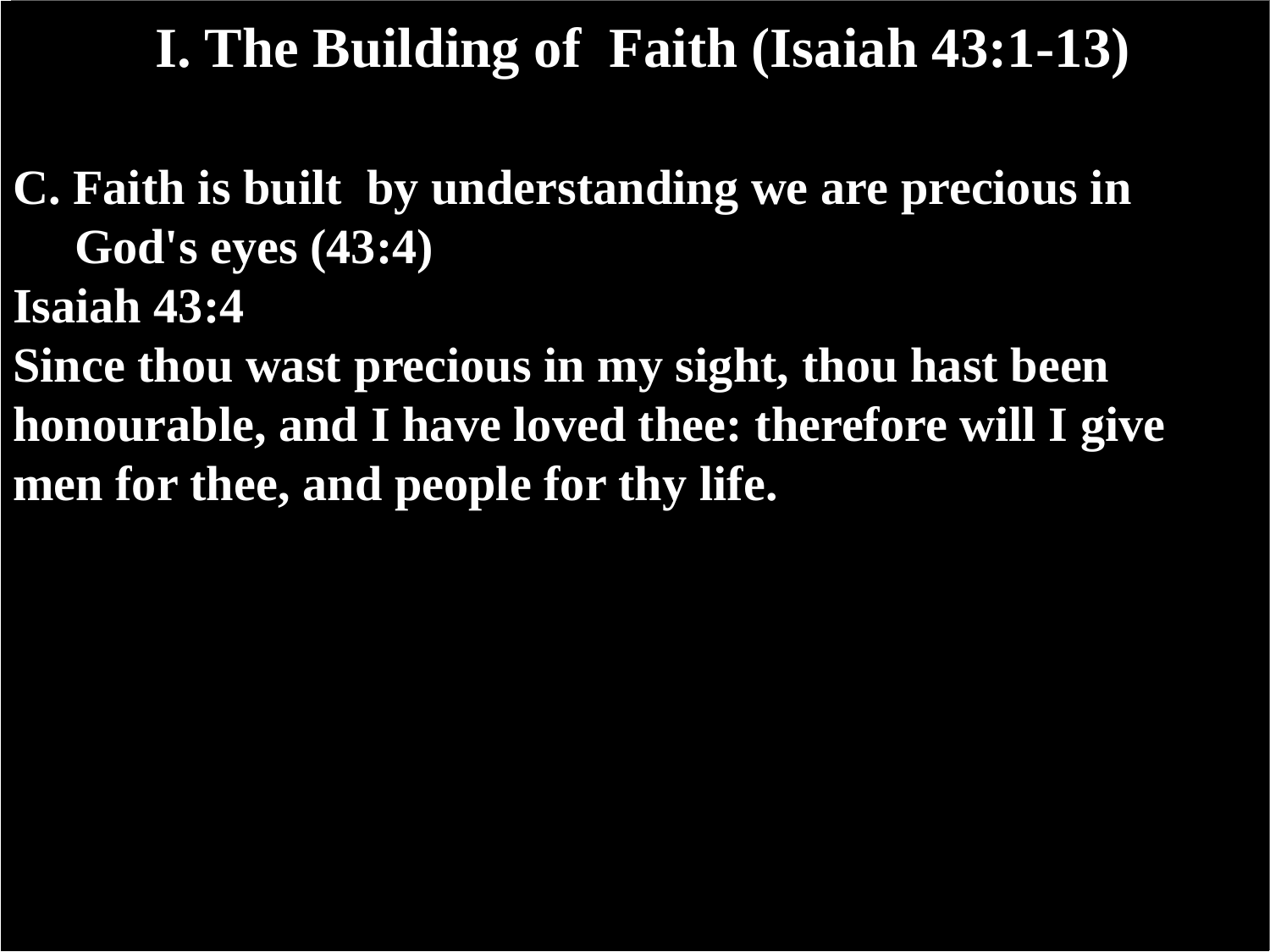- **D. Faith is trusting in future restoration (43:5-7) Isaiah 43:5-7**
- **5 Fear not: for I am with thee: I will bring thy seed from the east, and gather thee from the west;**
- **6 I will say to the north, Give up; and to the south, Keep not back: bring my sons from far, and my daughters from the ends of the earth;**
- **7 Even every one that is called by my name: for I have created him for my glory, I have formed him; yea, I have made him.**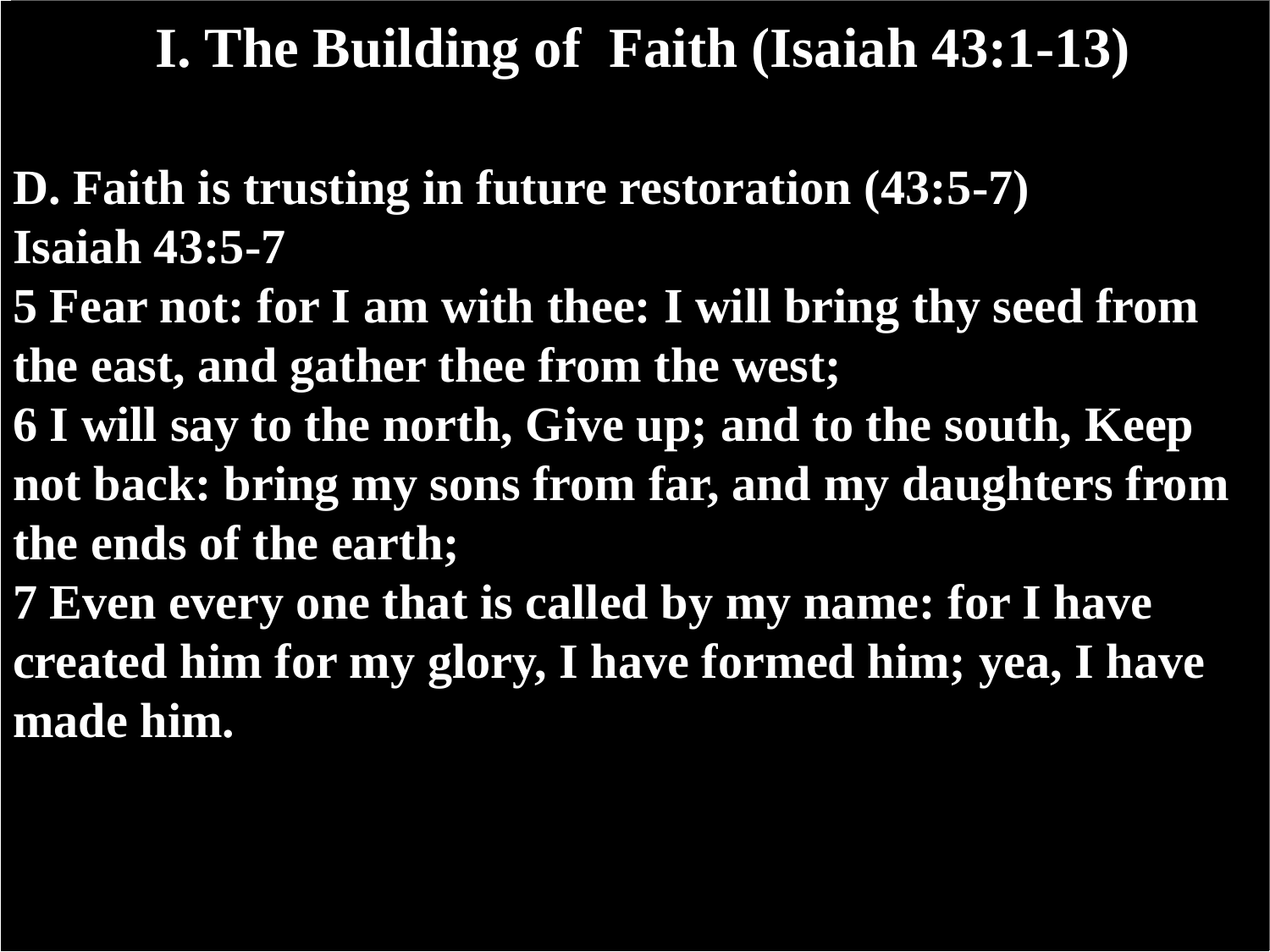**E. Faith is no longer being blind and deaf to God (43:8-13)**

- **1. Realizing that only God is possessor of truth (vv 8-9) Isaiah 43:8-9**
- **8 Bring forth the blind people that have eyes, and the deaf that have ears.**
- **9 Let all the nations be gathered together, and let the people be assembled: who among them can declare this, and shew us former things? let them bring forth their witnesses, that they may be justified: or let them hear, and say, It is truth.**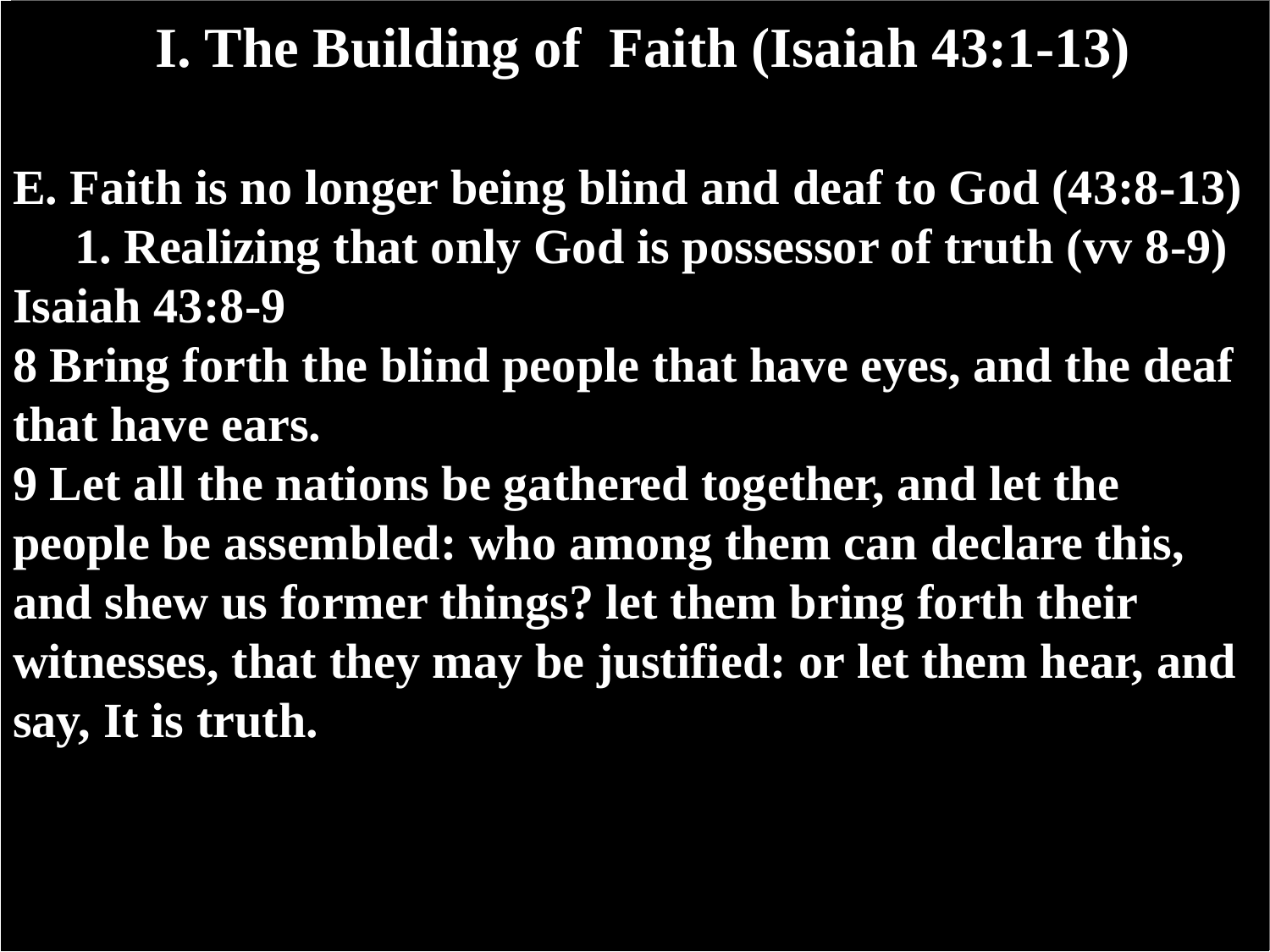**E. Faith is no longer being blind and deaf to God (43:8-13) continued**

 **2. Realizing that only God is God (v 10)**

**Isaiah 43:10**

**Ye are my witnesses, saith the LORD, and my servant whom I have chosen: that ye may know and believe me, and understand that I am he: before me there was no God formed, neither shall there be after me.**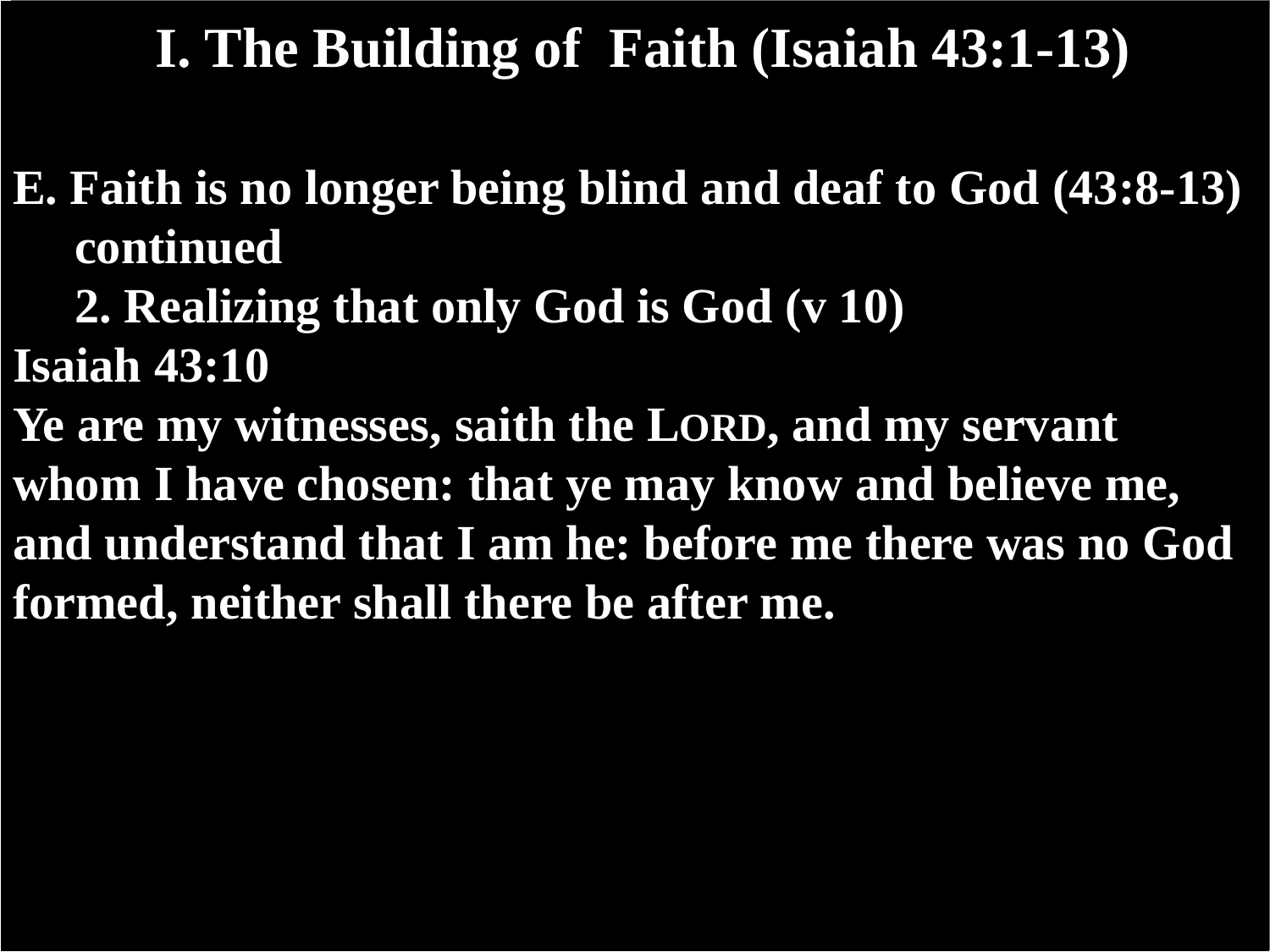**E. Faith is no longer being blind and deaf to God (43:8-13) continued**

 **3. Realizing that only God provides a savior (vv 11-12) Isaiah 43:11-12**

**11 I, even I, am the LORD; and beside me there is no saviour.**

**12 I have declared, and have saved, and I have shewed, when there was no strange god among you: therefore ye are my witnesses, saith the LORD, that I am God.**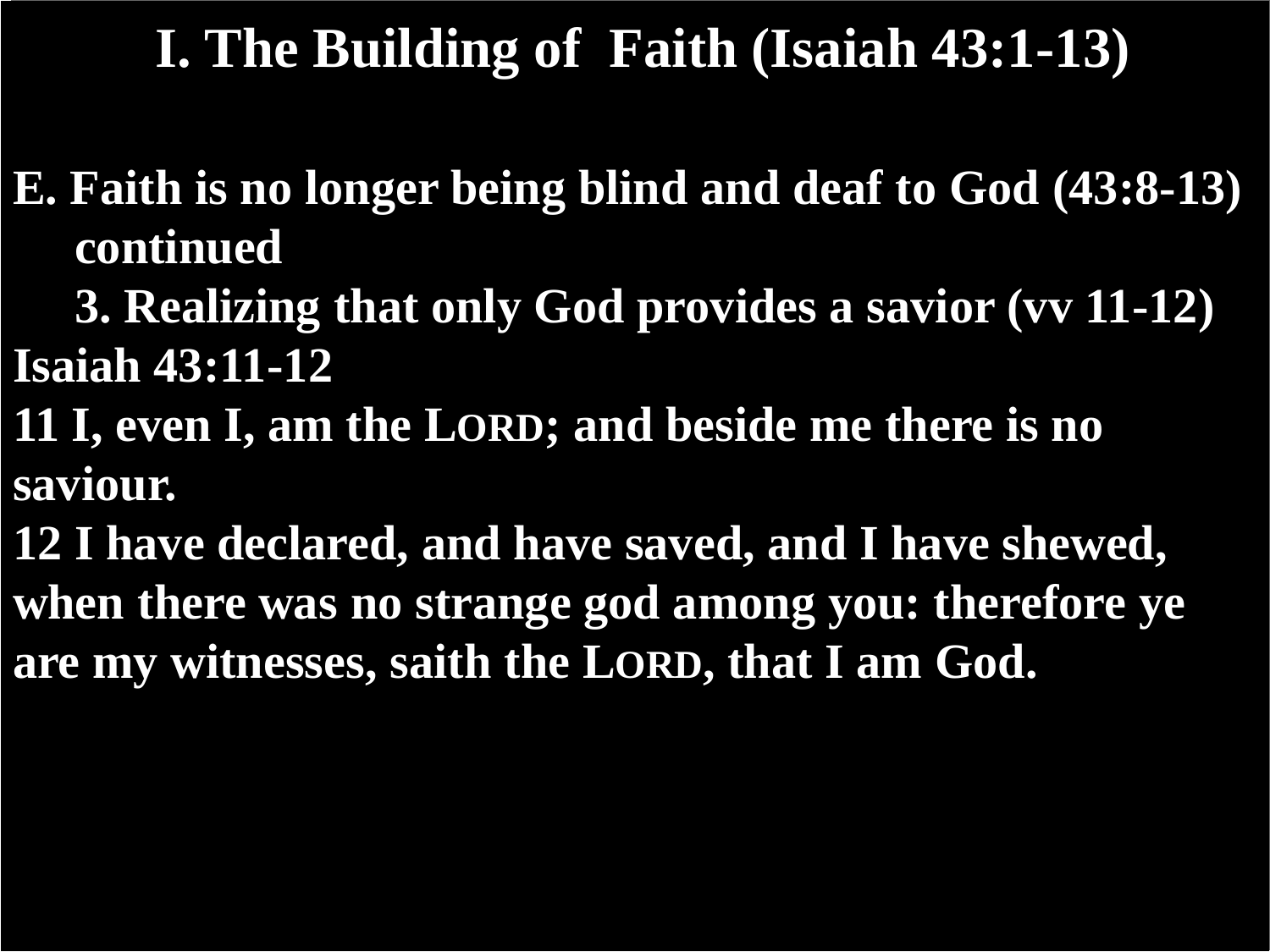**E. Faith is no longer being blind and deaf to God (43:8-13) continued**

 **4. Realizing that only God can deliver (v 13a)**

**Isaiah 43:13a**

**Yea, before the day was I am he;…**

 **5. Realizing that only God can stop God (13b) Isaiah 43:13b**

**… and there is none that can deliver out of my hand: I will work, and who shall let it?**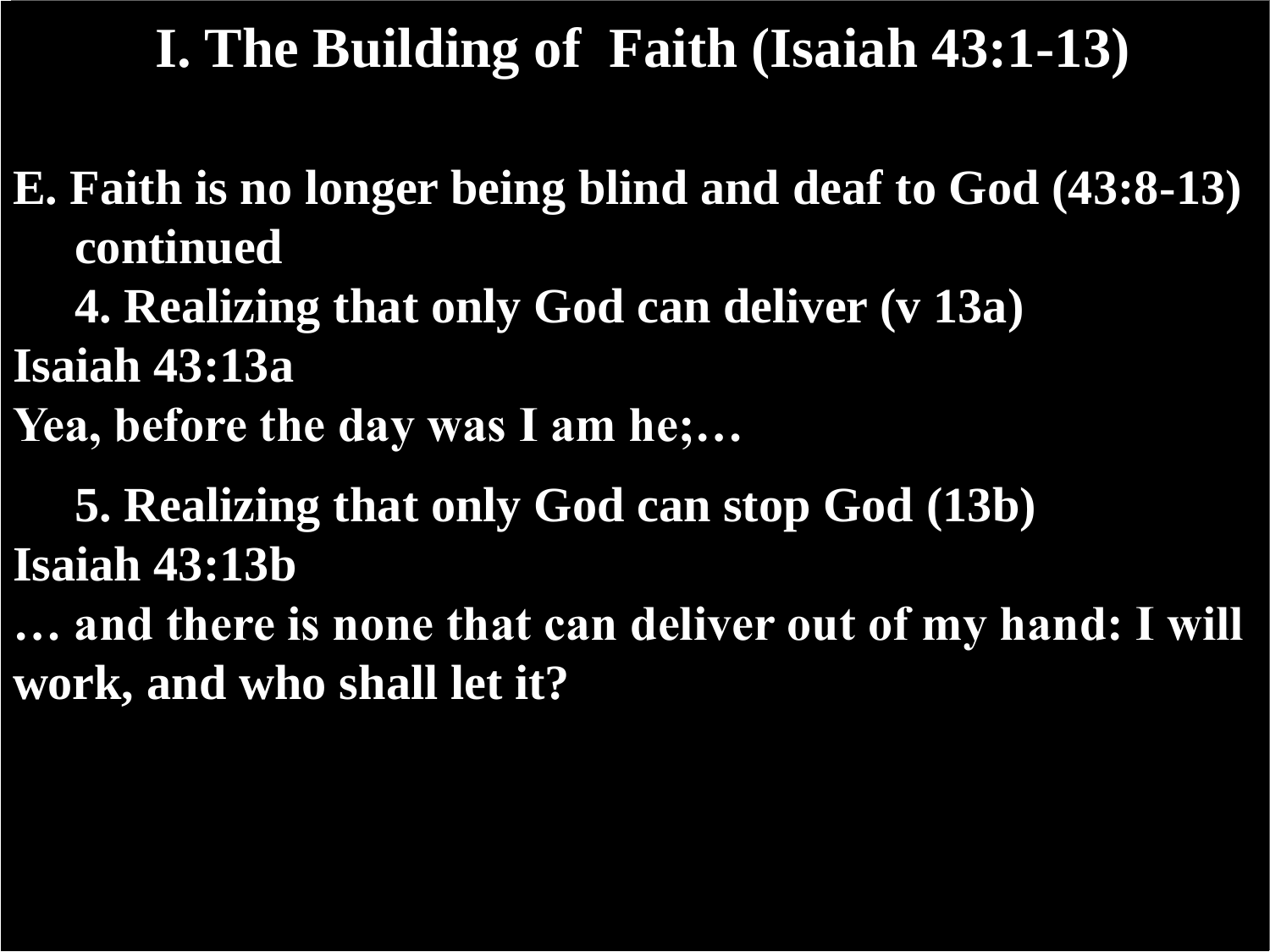- **A. Future deliverance (43:14-17) Isaiah 43:14-17**
- **14 Thus saith the LORD, your redeemer, the Holy One of Israel; For your sake I have sent to Babylon, and have brought down all their nobles, and the Chaldeans, whose cry is in the ships.**
- **15 I am the LORD, your Holy One, the creator of Israel, your King.**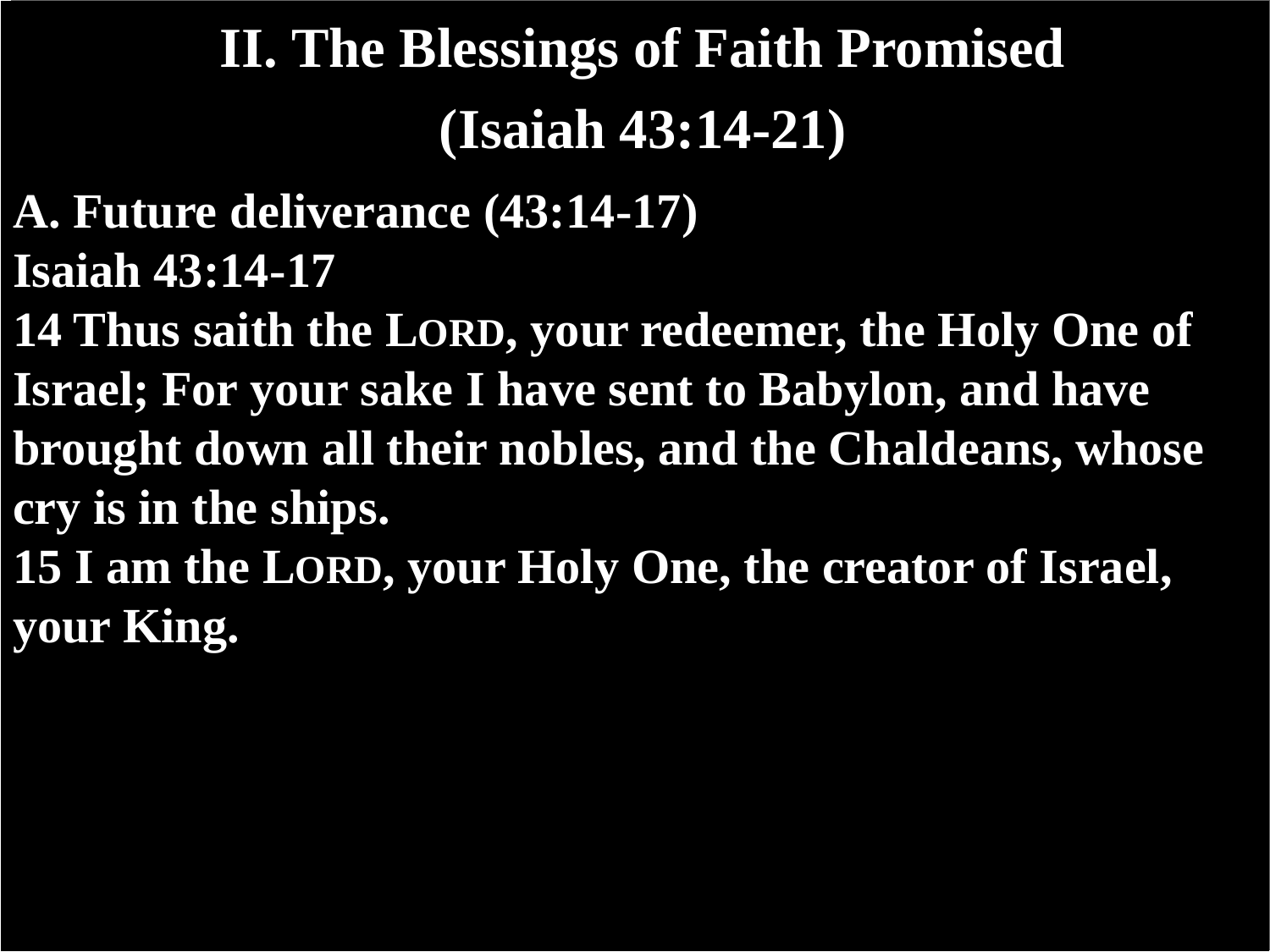- **A. Future deliverance (43:14-17) Isaiah 43:14-17 - continued 16 Thus saith the LORD, which maketh a way in the sea, and a path in the mighty waters; 17 Which bringeth forth the chariot and horse, the army and the power; they shall lie down together, they shall not**
- **rise: they are extinct, they are quenched as tow.**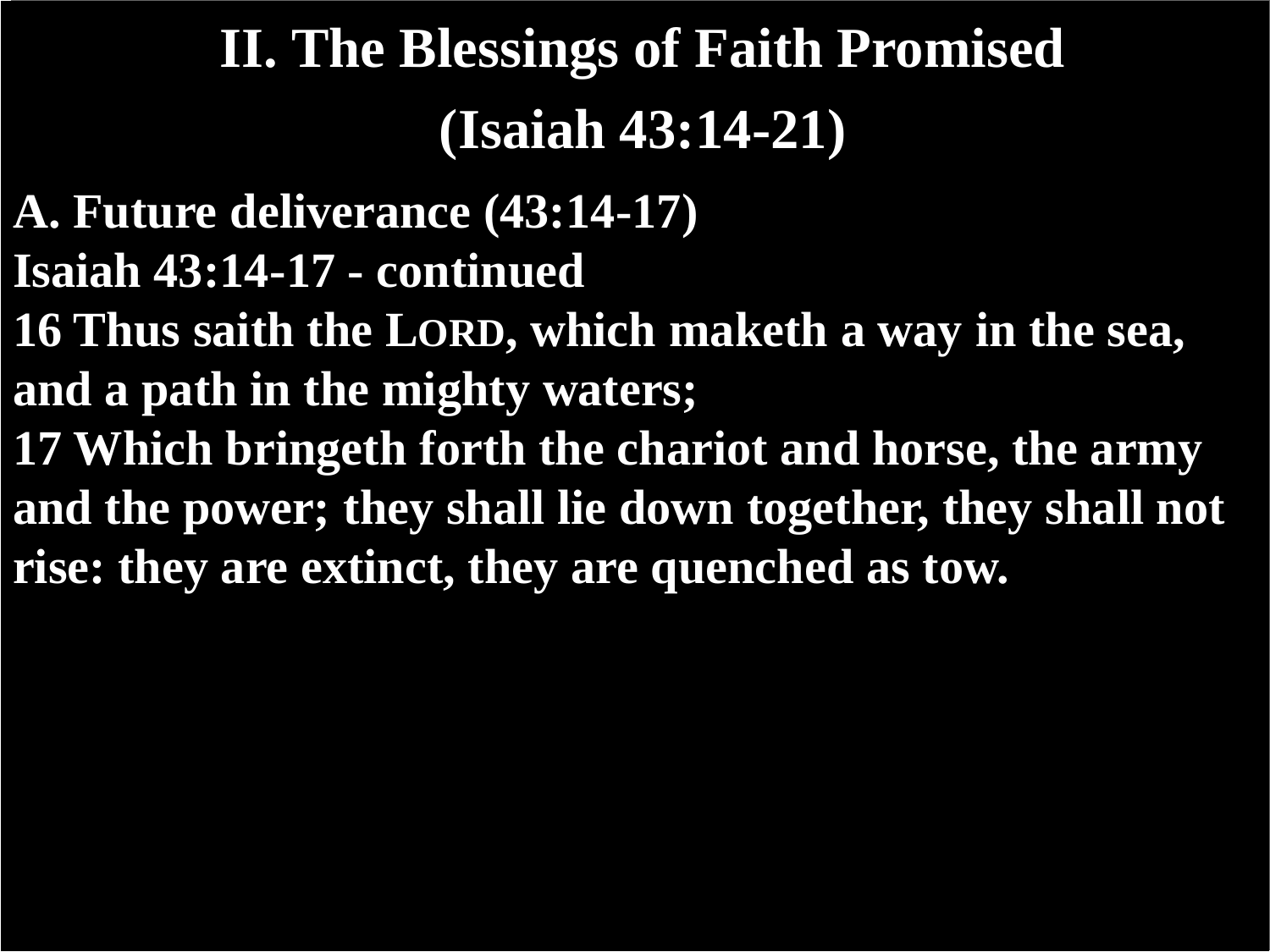- **B. A new way (43:18-19) Isaiah 43:18-19**
- **18 Remember ye not the former things, neither consider the things of old.**
- **19 Behold, I will do a new thing; now it shall spring forth; shall ye not know it? I will even make a way in the wilderness, and rivers in the desert.**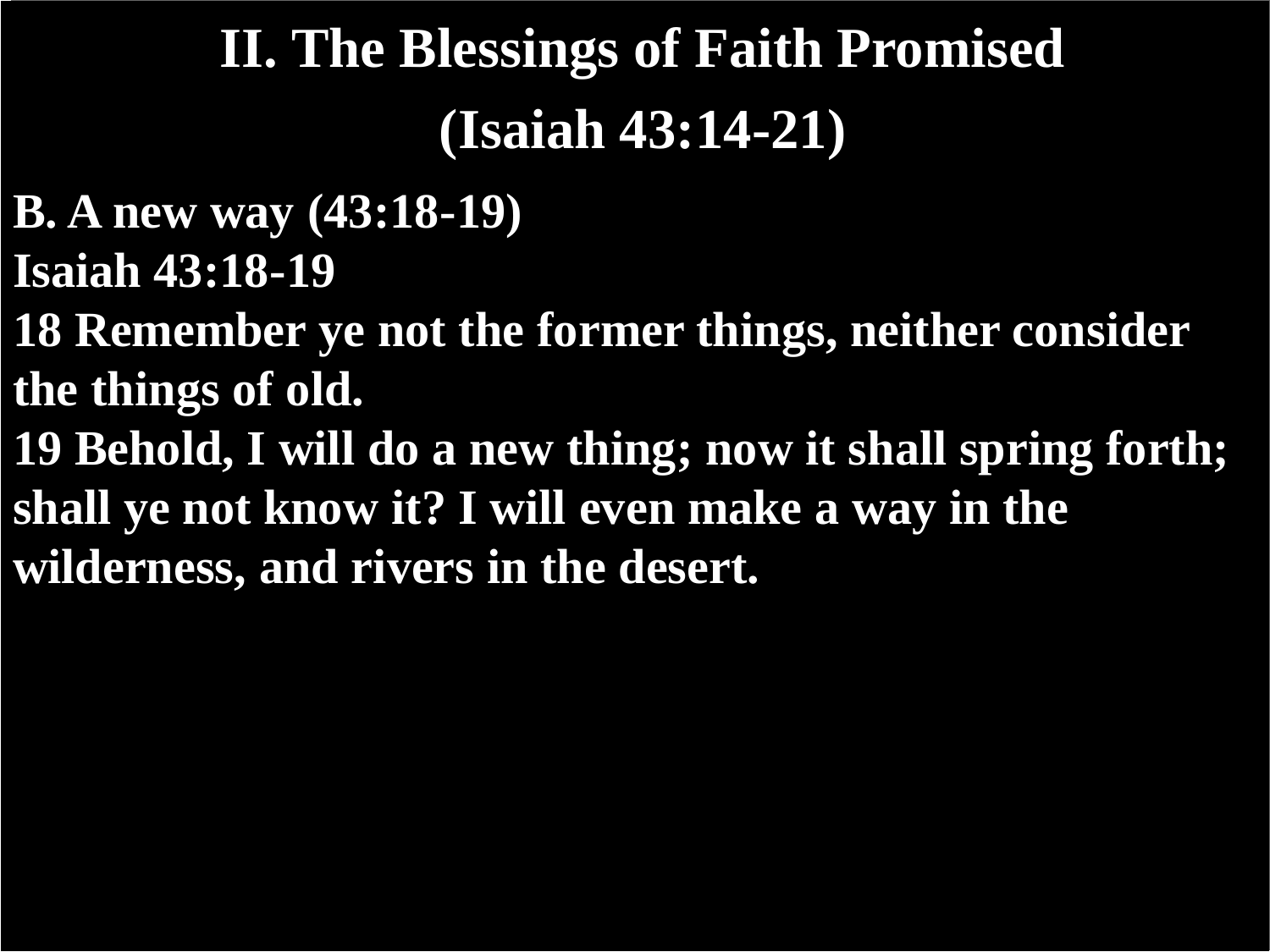- **C. God's provision (43:20) Isaiah 43:20**
- **The beast of the field shall honour me, the dragons and the owls: because I give waters in the wilderness, and rivers in the desert, to give drink to my people, my chosen.**
- **D. God's power (43:21) Isaiah 43:21**
- **This people have I formed for myself; they shall shew forth my praise.**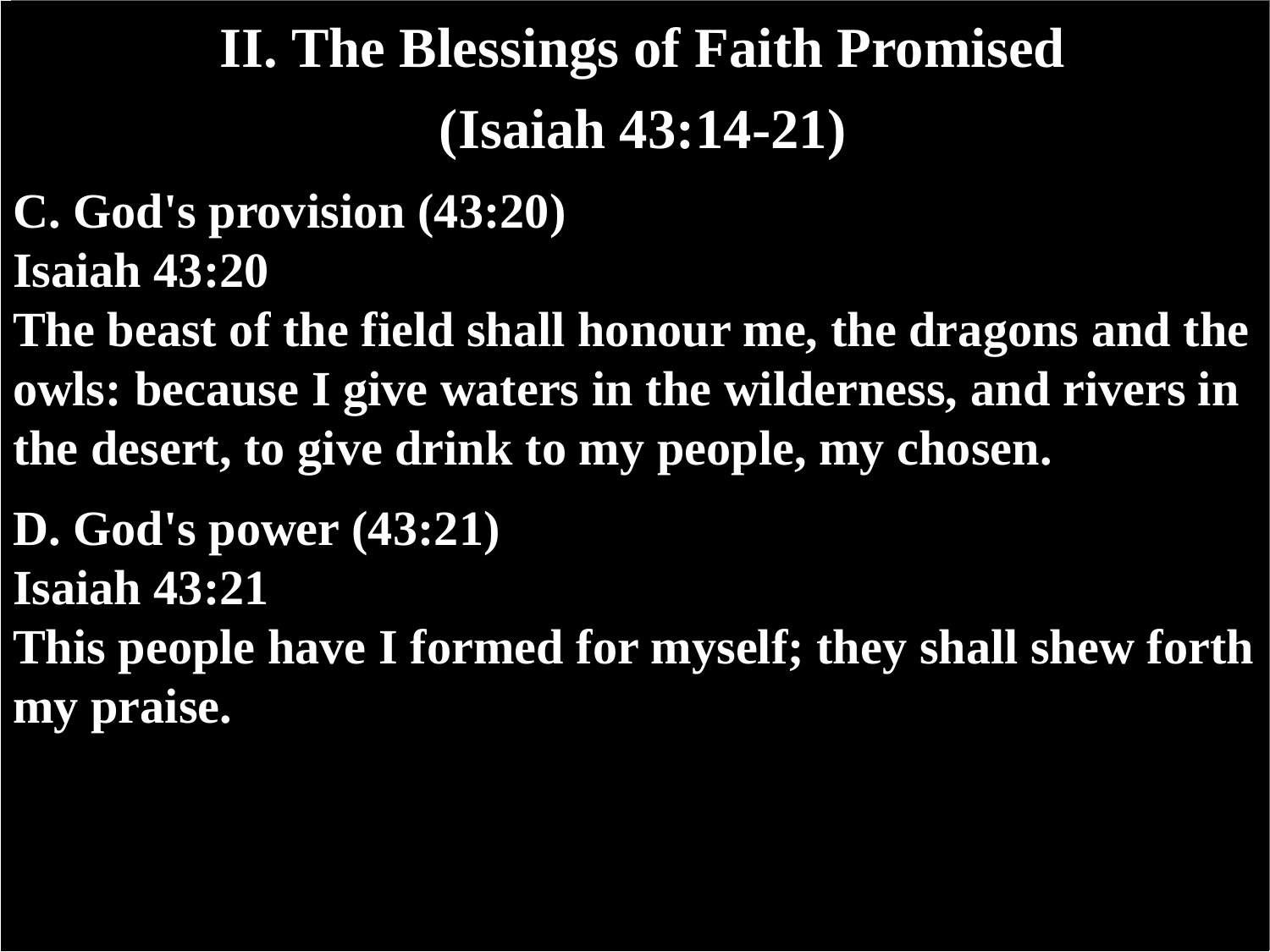**A. Occurs when God is not meaningful (43:22) Isaiah 43:22 But thou hast not called upon me, O Jacob; but thou hast been weary of me, O Israel.**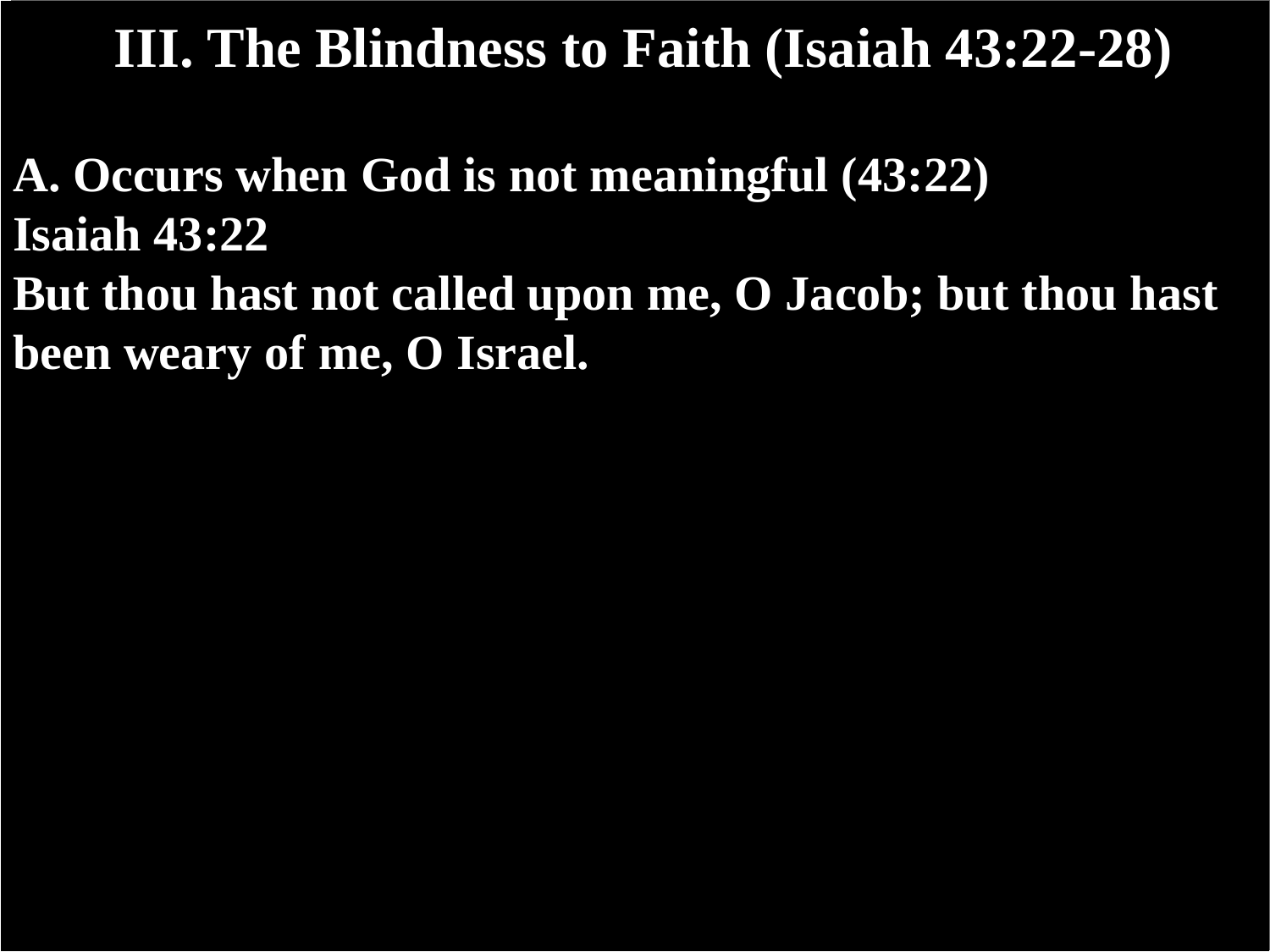- **B. Occurs when spiritual discipline not exercised (43:23-24)**
- **Isaiah 43:23-24**
- **23 Thou hast not brought me the small cattle of thy burnt offerings; neither hast thou honoured me with thy sacrifices. I have not caused thee to serve with an offering, nor wearied thee with incense.**
- **24 Thou hast bought me no sweet cane with money, neither hast thou filled me with the fat of thy sacrifices: but thou hast made me to serve with thy sins, thou hast wearied me with thine iniquities.**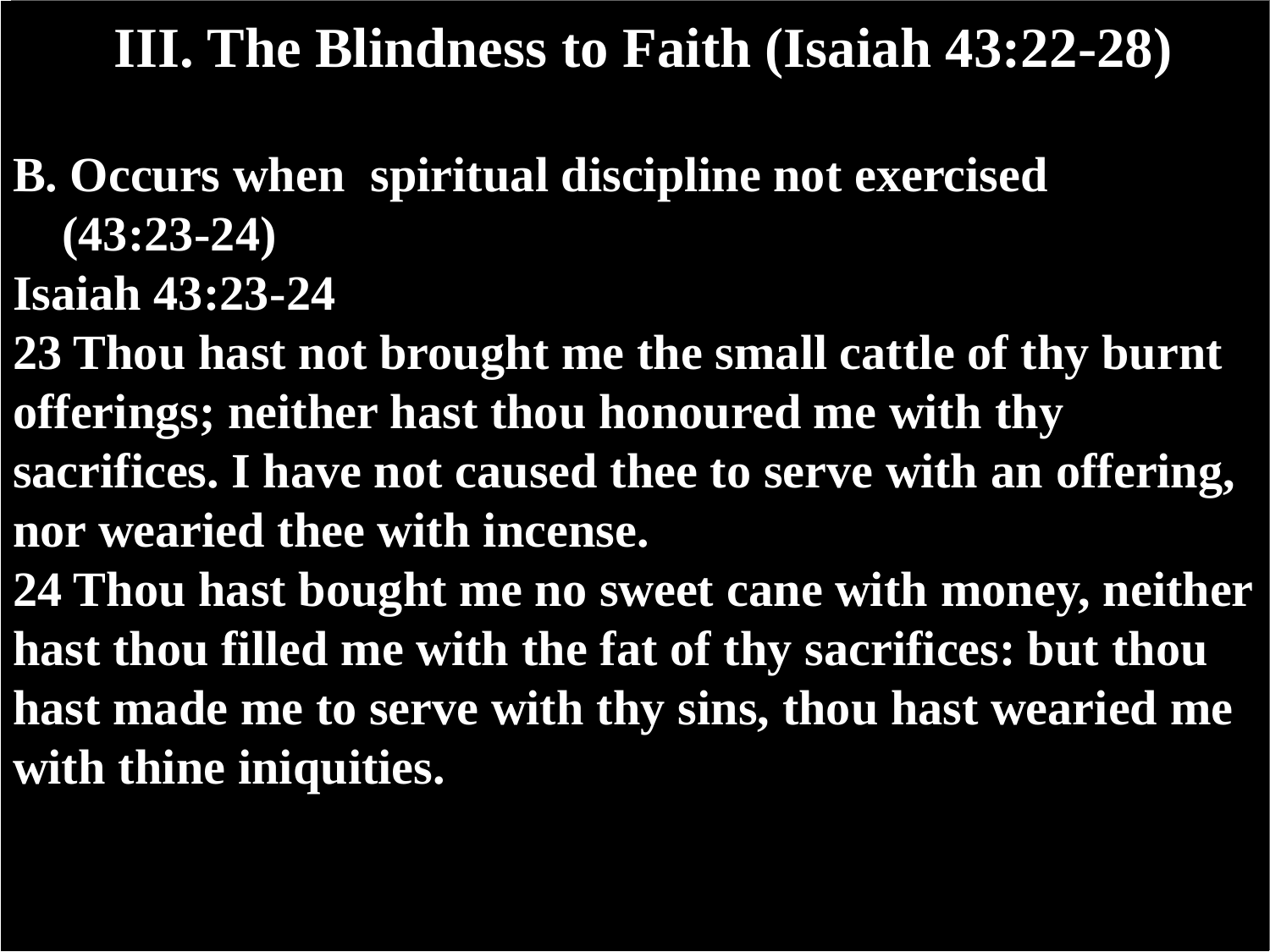**C. Occurs when repentance is not sought (43:25) Isaiah 43:25**

**I, even I, am he that blotteth out thy transgressions for mine own sake, and will not remember thy sins.**

**D. Occurs when God is forgotten (43:26) Isaiah 43:26 Put me in remembrance: let us plead together: declare thou, that thou mayest be justified.**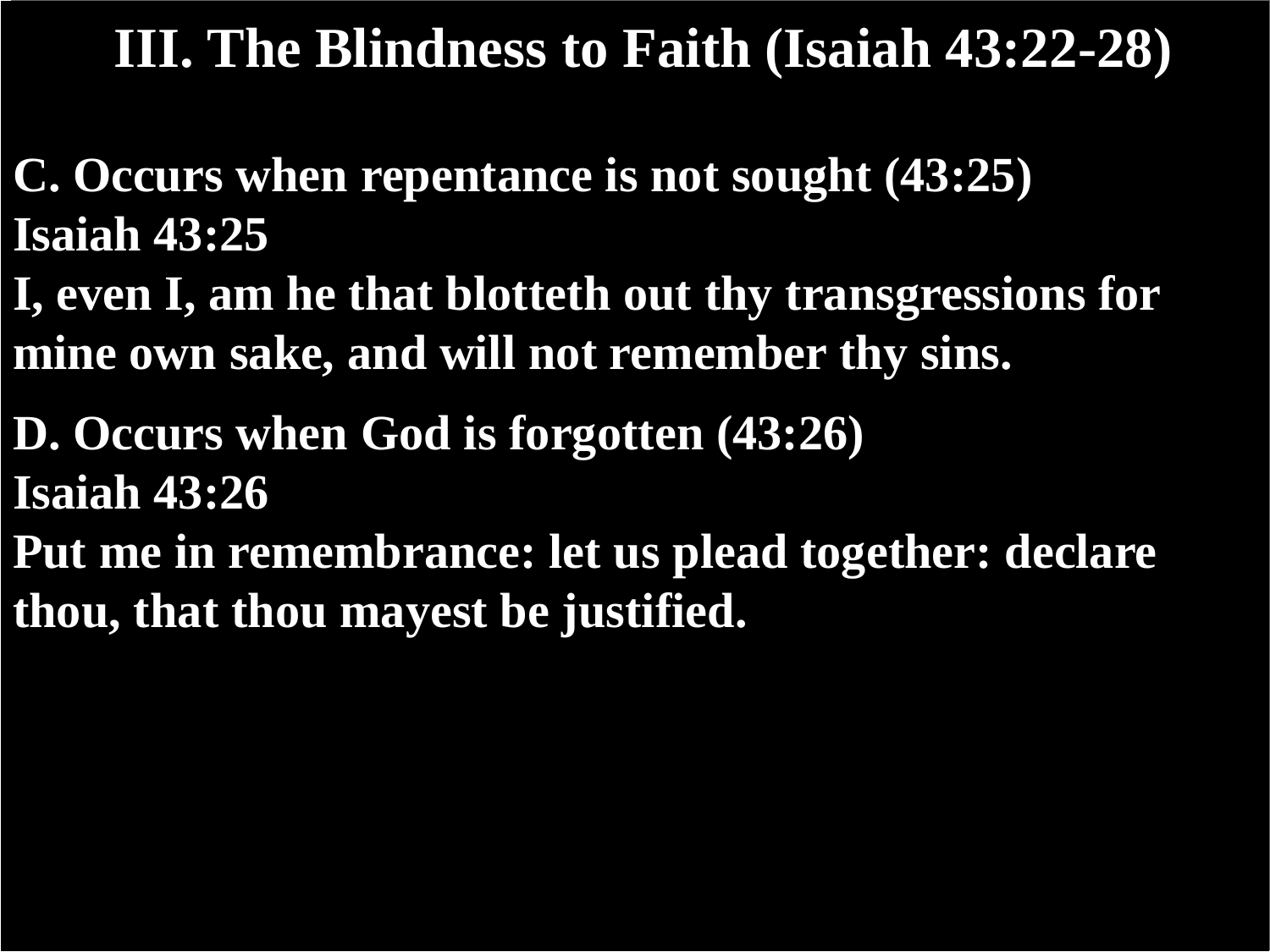- **E. Occurs when spiritual leadership is debased (43:27-28) Isaiah 43:27-28**
- **27 Thy first father hath sinned, and thy teachers have transgressed against me.**
- **28 Therefore I have profaned the princes of the sanctuary, and have given Jacob to the curse, and Israel to reproaches.**